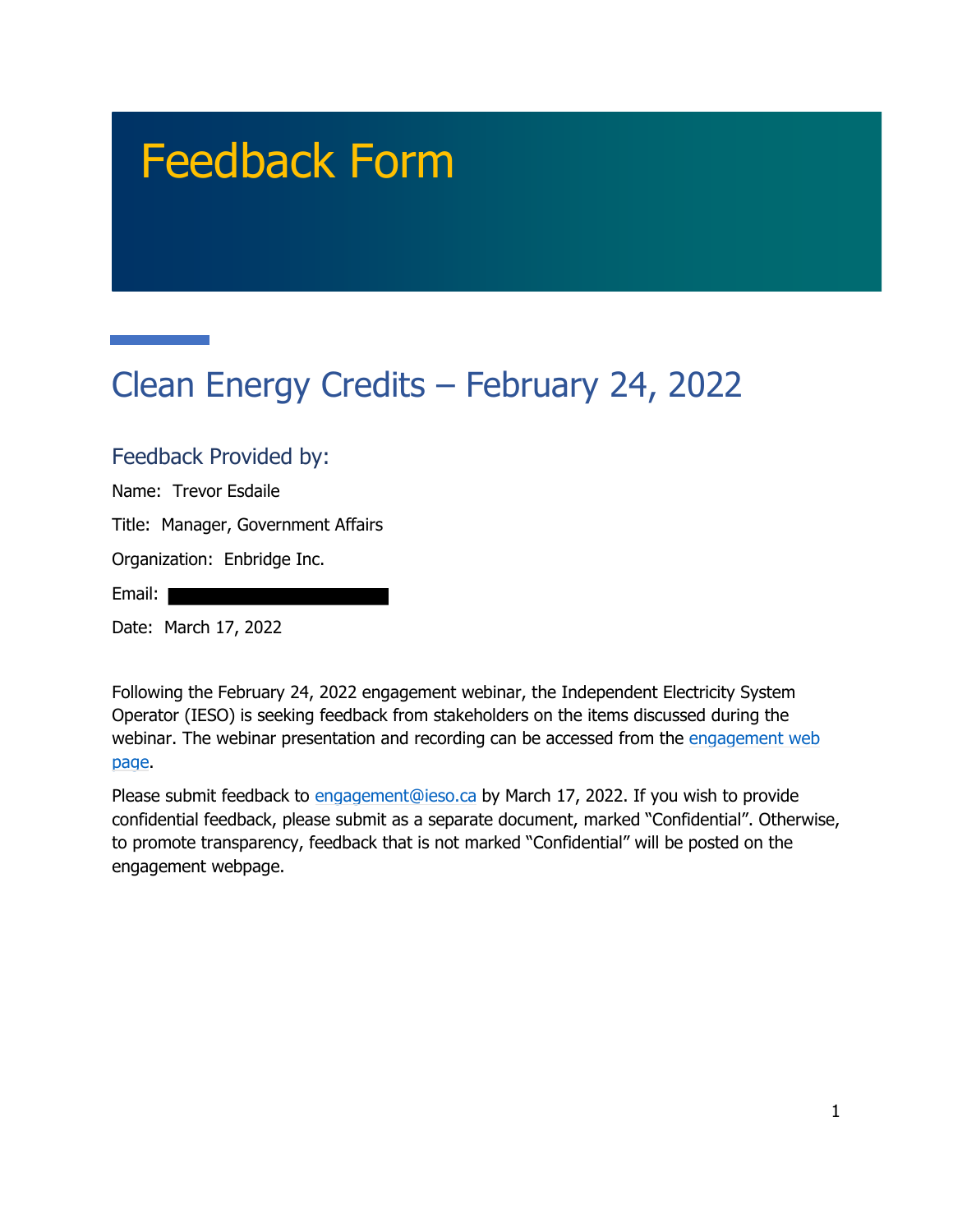| <b>Topic</b>                                                                                                                      | <b>Feedback</b>                                                                                                                                                                                                                                                                                                                                                                                                                                                                                                                                                                                                                                                                                                                                                                                                                                                                                              |
|-----------------------------------------------------------------------------------------------------------------------------------|--------------------------------------------------------------------------------------------------------------------------------------------------------------------------------------------------------------------------------------------------------------------------------------------------------------------------------------------------------------------------------------------------------------------------------------------------------------------------------------------------------------------------------------------------------------------------------------------------------------------------------------------------------------------------------------------------------------------------------------------------------------------------------------------------------------------------------------------------------------------------------------------------------------|
| What are the key opportunities and<br>challenges the IESO should be aware of<br>in developing a voluntary clean energy<br>market? | Environmental attributes (EA) of any kind vary<br>widely in value to those who seek to generate<br>revenue from selling them and to purchasers using<br>them to meet greenhouse gas (GHG) emissions<br>reduction targets. Key differentiating factors<br>include:                                                                                                                                                                                                                                                                                                                                                                                                                                                                                                                                                                                                                                            |
|                                                                                                                                   | 1. Prevent double-counting $-$ Clean<br>Energy Credits (CECs) must be tied to the<br>megawatt-hour (MWh) only once to be<br>useful under voluntary GHG emission<br>reduction targets. This means that the<br>IESO will have to establish a grid intensity<br>factor for the residual electricity supply mix.<br>It will also have to exclude any clean<br>energy production and/or installed capacity<br>that has sold CECs to a third party from its<br>other analysis of the current supply mix<br>and forecasted emissions intensity of the<br>grid. These steps are necessary to ensure<br>for the CEC buyer that the CEC is valid and<br>for the IESO to understand the true<br>emissions intensity profile of its electricity<br>supply mix to inform future planning and<br>procurement decisions and to comply with<br>a potential future Federal mandate of a<br>net-zero electricity grid by 2035. |
|                                                                                                                                   | 2. <b>Additionality - CECs should be verified as</b><br>being tied to emissions reductions that<br>would not otherwise have happened, e.g.,<br>a power that would not otherwise have<br>been generated under business-as-usual<br>conditions. CECs should only be created<br>from a generation tied to new or<br>repowered projects and/or to a generation<br>of uprated or expanded facilities for the<br>portion of the generation tied to the uprate<br>or expansion. New and repowered projects                                                                                                                                                                                                                                                                                                                                                                                                          |

### Opportunities & Challenges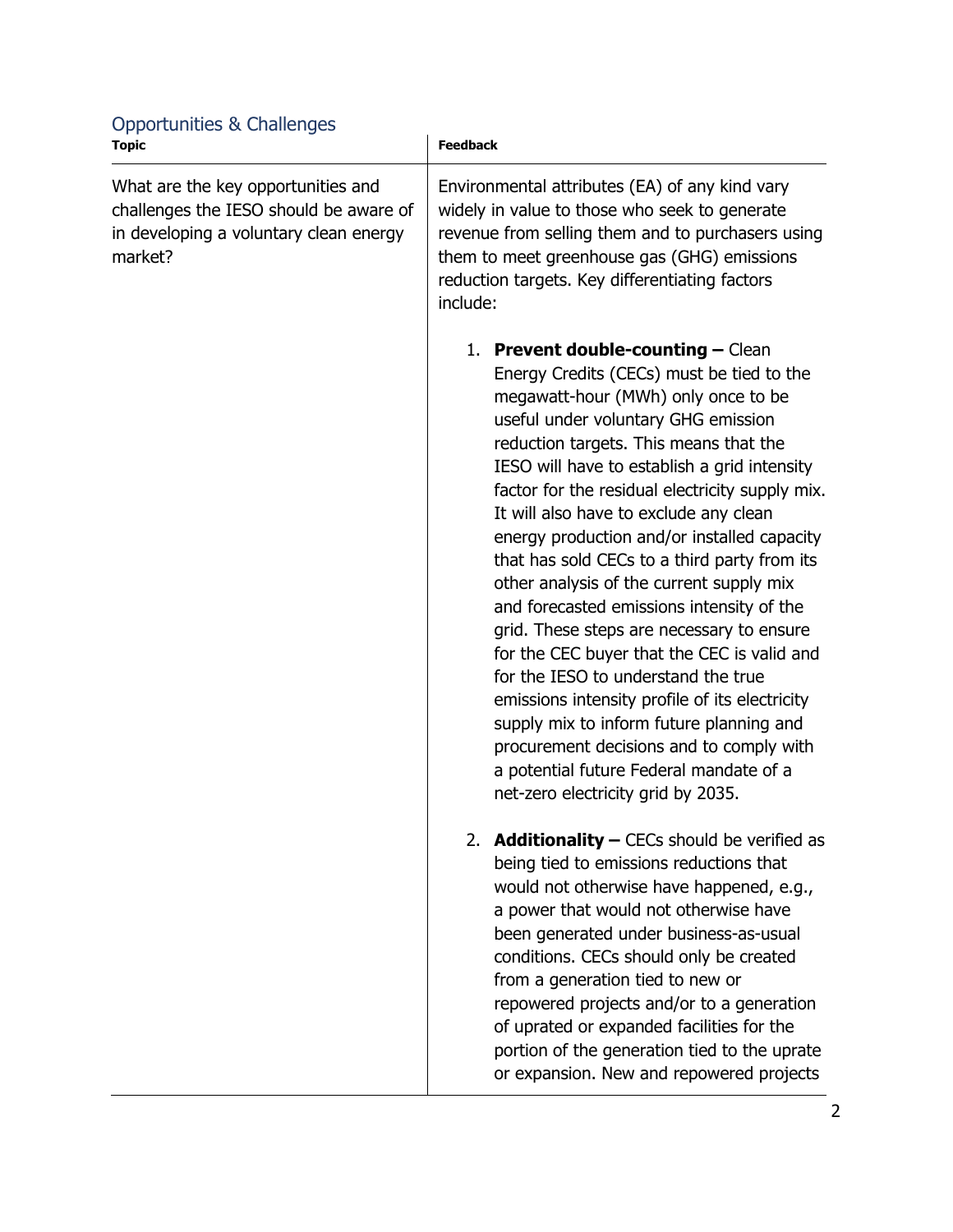| <b>Topic</b> | <b>Feedback</b>                                                                                                                                                                                                                                                                                                                                                                                                                                                                                                                                                                                                        |
|--------------|------------------------------------------------------------------------------------------------------------------------------------------------------------------------------------------------------------------------------------------------------------------------------------------------------------------------------------------------------------------------------------------------------------------------------------------------------------------------------------------------------------------------------------------------------------------------------------------------------------------------|
|              | should be able to generate CECs for 30<br>years from the Commercial Operation Date<br>(COD). Existing assets should not be able<br>to generate CECs under this program (until<br>such a time as they are repowered,<br>uprated, or expanded). However, if the<br>IESO decides to enable existing resources<br>to generate and sell CECs, we submit they<br>should only be able to do so until 30 years<br>after the COD of the original construction<br>or any subsequent repowering.                                                                                                                                  |
|              | 3. <b>Interoperability -</b> Due to existing hydro,<br>nuclear, and renewable energy sources,<br>Ontario's grid has a low emissions intensity<br>relative to nearby jurisdictions. As a result,<br>demand for the CECs may be limited within<br>Ontario. To maximize the benefits to<br>generators and ratepayers, the IESO's CEC<br>program should be interoperable with<br>successful EA programs in neighbouring<br>jurisdictions. We understand the objective<br>is to focus on domestic purchasers at this<br>time, but the IESO should work to future-<br>proof the system as much as possible in its<br>design. |

|  | Design considerations |
|--|-----------------------|
|  |                       |

| <b>Topic</b>                                                                                       | <b>Feedback</b>                                                                                                                                                                                                                                                                                         |
|----------------------------------------------------------------------------------------------------|---------------------------------------------------------------------------------------------------------------------------------------------------------------------------------------------------------------------------------------------------------------------------------------------------------|
| Which design considerations outlined in<br>this presentation are most important to<br>you and why? | The three design features noted above, namely preventing<br>double counting, additionality, and interoperability are<br>important for this CEC program.                                                                                                                                                 |
|                                                                                                    | We submit that all renewable energy credits are currently<br>bundled with the power sold to the IESO. In support of the<br>creation of a CEC framework and future marketplace, the<br>IESO should establish clear rules that would unbundle<br>renewable energy credits (RECs) and CECs from the actual |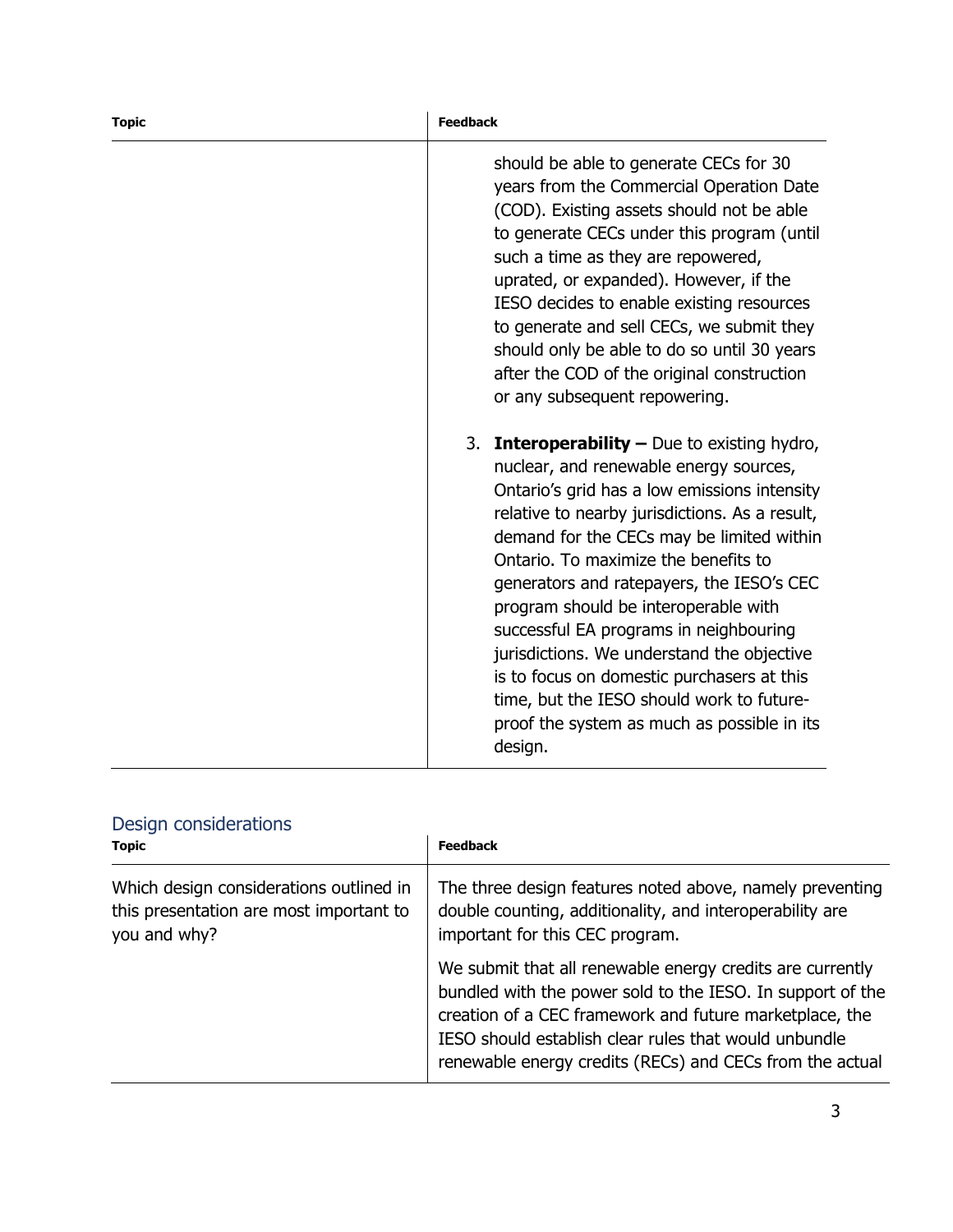| <b>Topic</b> | <b>Feedback</b>                                                                                                                                                                                                                                                                                                                                                                                                                                                                                                                                                                                                        |
|--------------|------------------------------------------------------------------------------------------------------------------------------------------------------------------------------------------------------------------------------------------------------------------------------------------------------------------------------------------------------------------------------------------------------------------------------------------------------------------------------------------------------------------------------------------------------------------------------------------------------------------------|
|              | MWhs sold to IESO. We note that this would not prevent<br>the IESO from purchasing CECs as part of a Power<br>Purchase Agreement (PPA) or on the CEC market to ensure<br>the green attributes of the Ontario grid. This is only a<br>required step to enable separate sales and trading of CECs<br>within the province.                                                                                                                                                                                                                                                                                                |
|              | In addition, we submit the IESO should work to avoid<br>excluding clean sources of energy from the list of eligible<br>power generation types. This will prevent the IESO from<br>picking market winners and ensure that project developers<br>and potential buyers can choose from all clean energy<br>sources based on their own needs and market dynamics.                                                                                                                                                                                                                                                          |
|              | For example, a gas plant fired by Renewable Natural Gas<br>(RNG) should be able to generate CECs, at least for the<br>MWhs that can be verified as tied to RNG as opposed to<br>natural gas as the fuel source. This is consistent with the<br>inclusion of landfill gas.                                                                                                                                                                                                                                                                                                                                              |
|              | Furthermore, behind-the-meter generation (BTM) should<br>be equally eligible to generate CECs, whether small rooftop<br>solar on a residential structure or larger, utility-scale BTM<br>production. CECs are an important part of project finance<br>in most markets and are the measure of clean energy<br>produced. There is no difference between front-of-the-<br>meter (FTM) and BTM concerning emissions reduction<br>benefits or power production, and they should be treated<br>equitably under any CEC program. The process should<br>ensure that mechanism exists to ensure either is counted<br>only once. |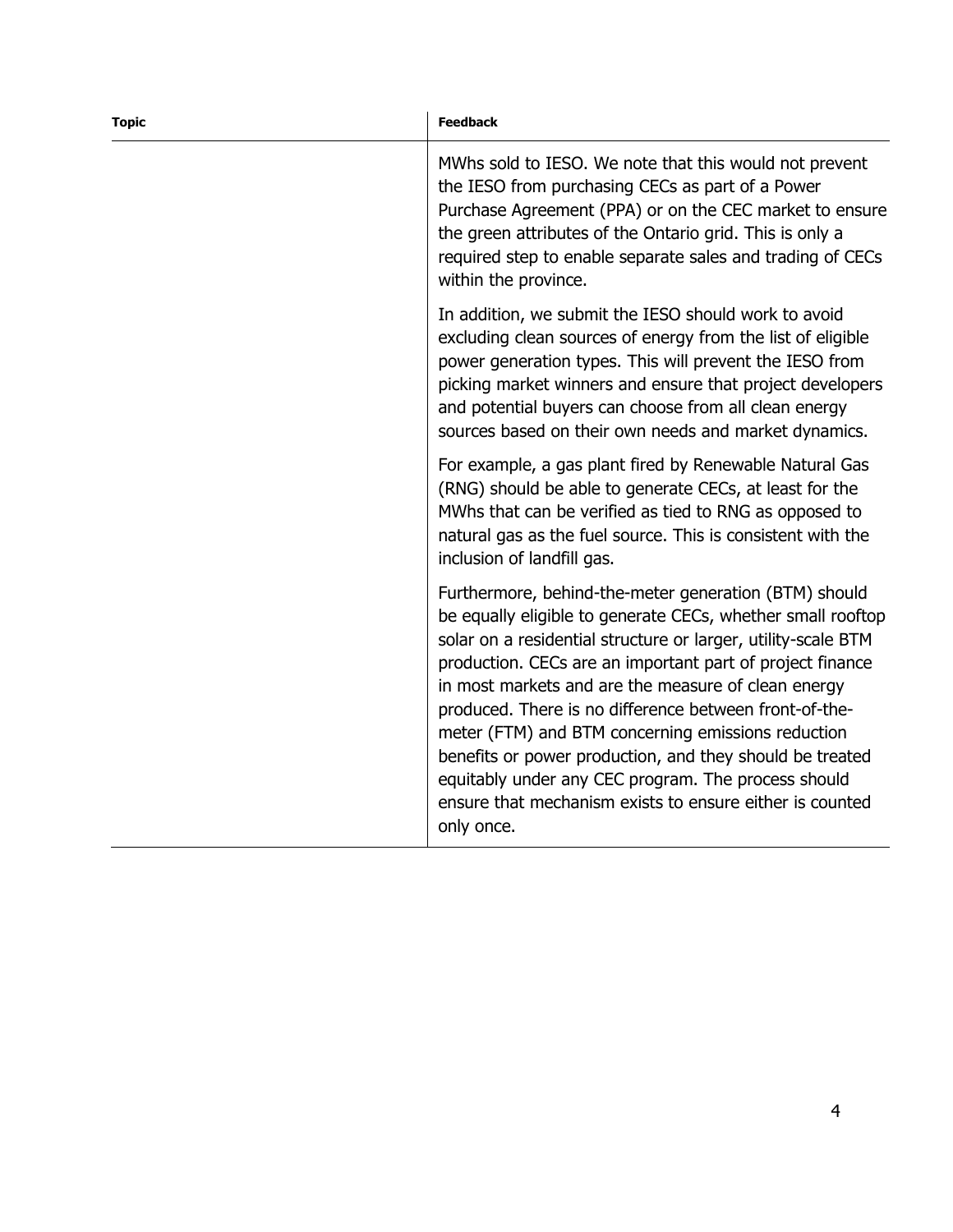| <b>Topic</b>                                                 | <b>Feedback</b>                                                                                                                                                                                                                                                                                                                                                                                                                                                                                                                                                                                                                                                                                                                                                                                                                                                                                                                                                                                                                                                       |
|--------------------------------------------------------------|-----------------------------------------------------------------------------------------------------------------------------------------------------------------------------------------------------------------------------------------------------------------------------------------------------------------------------------------------------------------------------------------------------------------------------------------------------------------------------------------------------------------------------------------------------------------------------------------------------------------------------------------------------------------------------------------------------------------------------------------------------------------------------------------------------------------------------------------------------------------------------------------------------------------------------------------------------------------------------------------------------------------------------------------------------------------------|
| What other design considerations should<br>IESO be aware of? | There are many important technical design components<br>that will have a significant impact on the value of the CEC<br>market to buyers, sellers, and ratepayers. These include:<br>The lifetime/vintages/expiry of CECs<br>The period after COD for which a project can<br>generate CECs<br>The related market mechanisms for buyers and<br>sellers<br>What and how the information as to the source of<br>CEC, verification status, etc. are shared in real-time<br>How the IESO accounts for the CEC-related power<br>$\qquad \qquad \blacksquare$<br>in its grid emissions intensity calculations and its<br>grid supply planning, etc.<br>The inclusion of a process to verify point of origin,<br>and track, verify, and validate associated CEC with<br>the energy source is paramount<br>Hydrogen as an energy carrier analogous to<br>$\qquad \qquad \blacksquare$<br>electricity should be given appropriate design<br>treatment to enable hydrogen to fulfil its full<br>potential in the clean energy space with the<br>requisite CEC credits<br>And more |
|                                                              | Enbridge submits that thorough consultation on these<br>technical details will help to ensure the viability of the CEC<br>market and to clarify its role in Ontario's electricity supply<br>and market. We look forward to participating in future<br>consultations.                                                                                                                                                                                                                                                                                                                                                                                                                                                                                                                                                                                                                                                                                                                                                                                                  |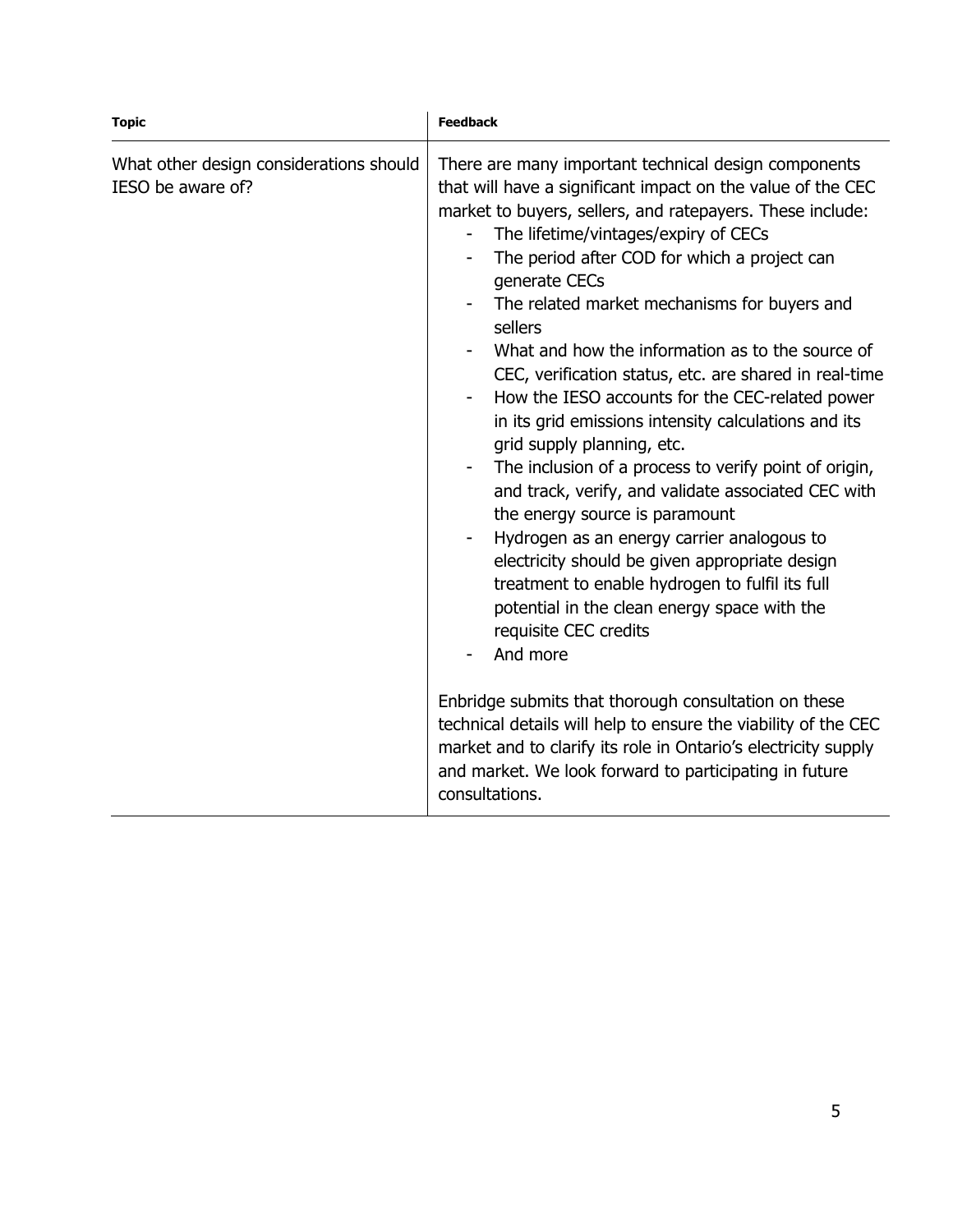| <b>Engagement Process</b><br><b>Topic</b>                                                                                 | <b>Feedback</b>                                                                                                                                                                                                                                                                                                                                                                                                                                                                                                                                                                                                                                                                                                         |
|---------------------------------------------------------------------------------------------------------------------------|-------------------------------------------------------------------------------------------------------------------------------------------------------------------------------------------------------------------------------------------------------------------------------------------------------------------------------------------------------------------------------------------------------------------------------------------------------------------------------------------------------------------------------------------------------------------------------------------------------------------------------------------------------------------------------------------------------------------------|
| Which stakeholder groups and/or design<br>topics are most important to include in<br>the planned focus group discussions? | The IESO should include generators, especially those who<br>operate renewable energy assets in other markets and<br>have experience generating and selling EAs similar to<br>CECs. Ideally, these generators would have experience<br>with both BTM and FTM power projects and EAs.<br>Additionally, large emitters, especially those with<br>operations in other markets where they are already<br>experienced in buying and trading EAs for compliance<br>and/or voluntary emission reduction targets, would provide<br>valuable insight. To the extent possible, the IESO should<br>also include entities focused on marketing and trading EAs<br>and/or those with experience in valuing and certifying<br>credits. |

| <b>Topic</b>                                                                   | <b>Feedback</b>                                                                                                                                                                                                                                                                                                                                                                                                                                                                                                                                                                                      |
|--------------------------------------------------------------------------------|------------------------------------------------------------------------------------------------------------------------------------------------------------------------------------------------------------------------------------------------------------------------------------------------------------------------------------------------------------------------------------------------------------------------------------------------------------------------------------------------------------------------------------------------------------------------------------------------------|
| Are there any additional engagement<br>opportunities the IESO should consider? | Enbridge would always encourage the IESO to reach out to<br>the investment sector, such as those who finance power<br>projects, on key market structure, and/or procurement<br>consultations. We also understand that the Federal<br>Government is considering a Clean Electricity Standard<br>(CES) proposal that would require Canada's electricity grid<br>to reach net-zero by 2035. We submit that the IESO should<br>consult with the Federal Government on its plans in<br>support of future interoperability, or at least to minimize<br>major design changes in the event a CES is adopted. |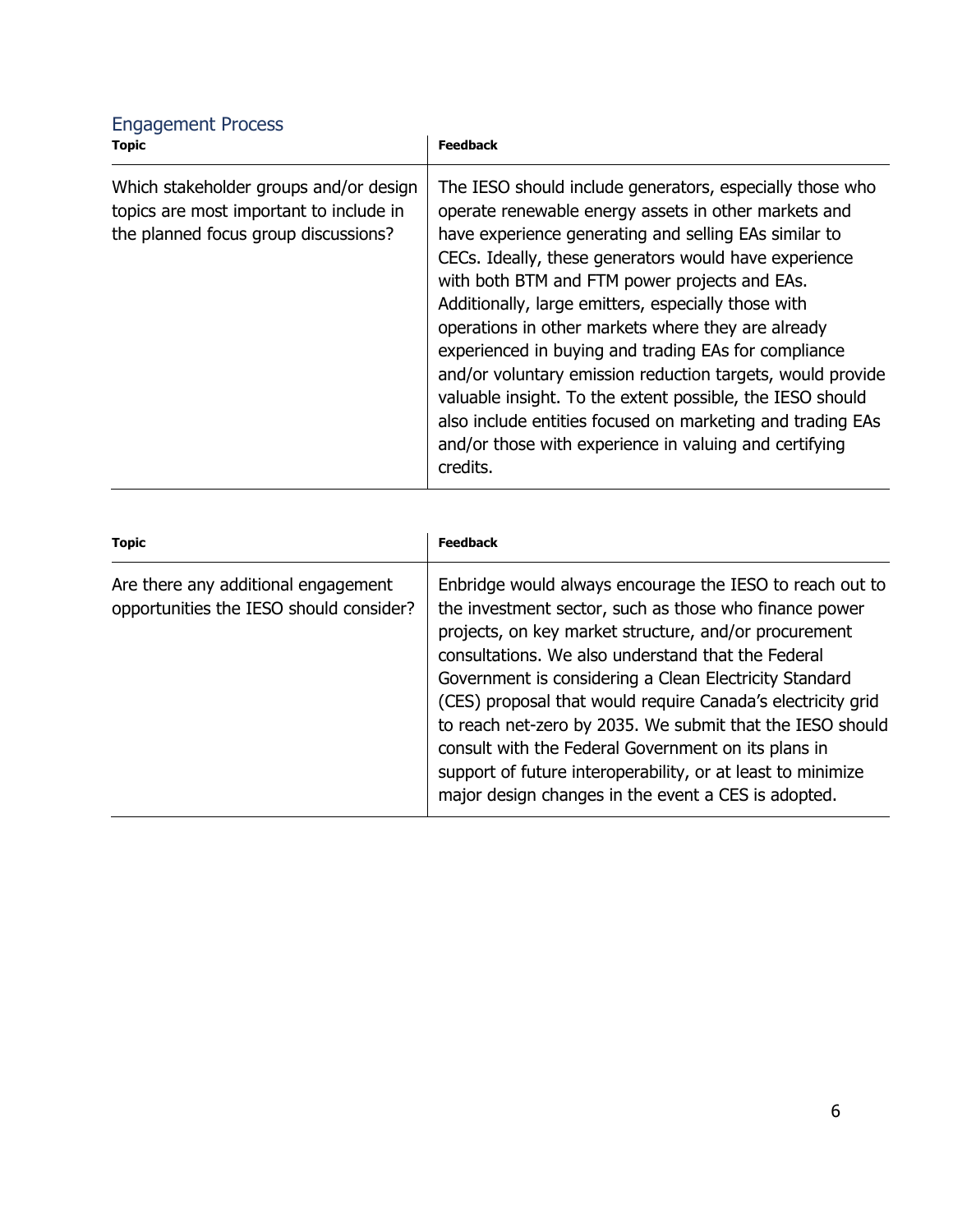| <b>Topic</b>                                                                                | <b>Feedback</b>                                                                                                                                                                                                                                                                                                                                                                                                                                                                                                                                                                                                                                                                                                                                               |
|---------------------------------------------------------------------------------------------|---------------------------------------------------------------------------------------------------------------------------------------------------------------------------------------------------------------------------------------------------------------------------------------------------------------------------------------------------------------------------------------------------------------------------------------------------------------------------------------------------------------------------------------------------------------------------------------------------------------------------------------------------------------------------------------------------------------------------------------------------------------|
| Would you be willing to participate in a<br>technical session? If so, on which<br>topic(s)? | Yes, Enbridge's renewable energy business has experience<br>generating, selling, and trading EAs in other jurisdictions<br>and would be willing to participate in a technical session<br>focused on the generation of CECs. In addition, our Gas<br>Distribution business is very familiar with emissions<br>compliance frameworks and EAs and could participate in<br>the large emitter working group. Enbridge has ESG targets<br>that include reaching net-zero by 2050 and reducing our<br>emissions intensity by 35% by 2030. We are interested in<br>maintaining the low-emissions profile of Ontario's current<br>grid supply and will likely be active participants in the<br>generation of CECs, where a clear and fair framework is<br>established. |

#### General Comments/Feedback

Enbridge appreciates the opportunity to provide comments under this CEC design consultation, or the Clean Electricity Credit for greater clarity.

Ontario's hydro, nuclear, and renewable energy electricity supply already provides the province's ratepayers with a relatively clean grid with a low-emissions intensity profile as compared to some nearby jurisdictions. Enbridge submits that this clean grid should be maintained to the benefit of all ratepayers and not just those with the resources to purchase CECs. This will be especially important in the event the Federal Government establishes its CES aimed at net-zero emitting electricity grid by 2035.

This can be achieved by incorporating eight key principles into the CEC framework design:

1. **Avoid double-counting:** Each CEC must be tied to a unit of energy MWh only once to be useful under voluntary emission reduction targets or potential future compliance programs. This means that the IESO will have to establish a grid emissions intensity factor for the residual electricity supply mix that excludes any clean electricity tied to a CEC that has been sold to a third party other than the IESO.

It will also have to exclude any clean energy production and/or installed capacity that has sold CECs to a third party from its other analysis of the current electricity supply mix and forecasted emissions intensity of the grid. These steps are necessary to ensure for the CEC buyer that the CEC is valid and for the IESO to understand the true emissions profile of its supply mix to inform future planning and procurement decisions.

2. **Additionality:** CECs should be verified as being tied to emissions reductions that would not otherwise have happened, such as a power that would not otherwise have been generated. CECs should be created from incremental generation tied to new and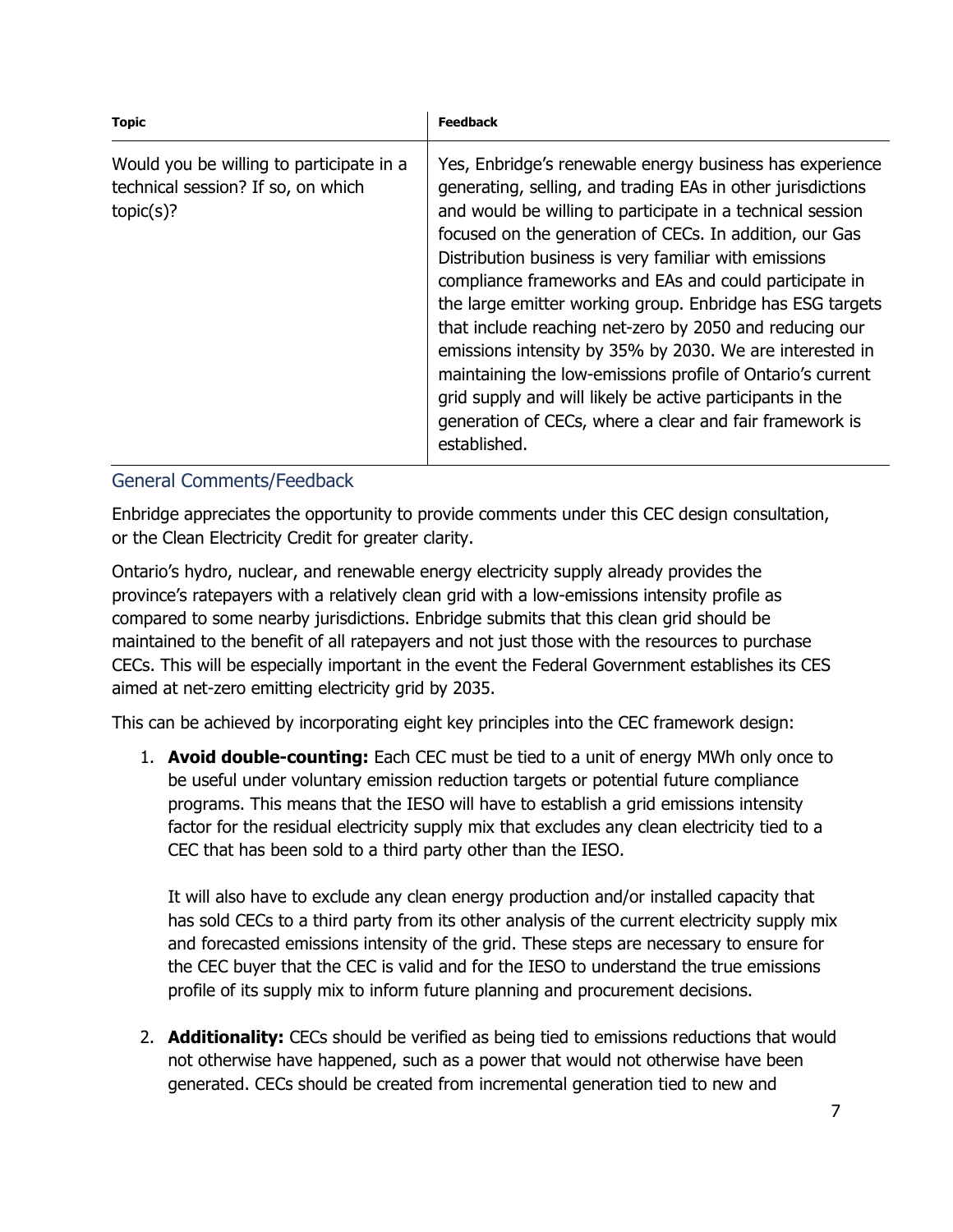repowered projects for 30 years from COD and/or to the generation of uprated or expanded facilities for the portion of the generation tied to the update or expansion. This will help avoid a situation where entities are required to pay for CECs that have already been included in a PPA. In the event the IESO decides to enable unchanged existing generation to generate CECs, they should only be able to do so for 30 years from the COD of the original construction or any subsequent repowering.

- **3. Interoperability:** Due to existing hydro, nuclear, and renewable energy sources, Ontario's grid has a low-emissions intensity grid as compared to nearby jurisdictions. As a result, demand for the CECs may be limited within Ontario. To maximize the benefits to generators and ratepayers, the IESO's CEC program should be interoperable with successful EA programs in neighbouring jurisdictions. We understand the objective of this call for feedback is to focus on domestic purchasers at this time, but the IESO should work to future-proof the system as much as possible in its design. We also recommend that the IESO consults with the Federal Government on its proposed CES design, as any CEC framework should be interoperable with a federal program and/or the requirements for a provincial backstop in the future. In designing a CEC framework, the IESO should also consider minimizing disruption to energy users, providers, and distributors by consulting with and where possible federal parties to ensure that a consensus on a framework to meet the requisite targets is reached regardless of a shift or change in government.
- **4. Fairness in determining eligibility:** The IESO should work to avoid excluding clean sources of energy from the list of eligible power generation types. This will prevent the IESO from picking market winners and ensure that developers and potential buyers can choose from all clean energy sources based on their own needs and market dynamics. For example, a gas plant fired by renewable natural gas (RNG), or potentially hydrogen in the future, should be able to generate CECs, at least for the MWhs that can be verified as tied to RNG or hydrogen as opposed to natural gas as the fuel source. The inclusion of sources of energy such as RNG and hydrogen is consistent with the inclusion of landfill gas, which are better for the environment over the long term than nuclear and large hydro sources that are also considered low-carbon sources of electricity.
- **5. Behind-the-meter:** There is no functional difference between BTM and FTM when it comes to the production of an MWh of clean energy and/or that electricity's contribution to voluntary emission reduction targets. BTM generation should be equally eligible to generate CECs, whether small rooftop solar on a residential structure or larger, utilityscale BTM production. CECs are an important part of project finance in most markets and are the measure of clean energy produced and both types of production should be treated equitably under any CEC program.